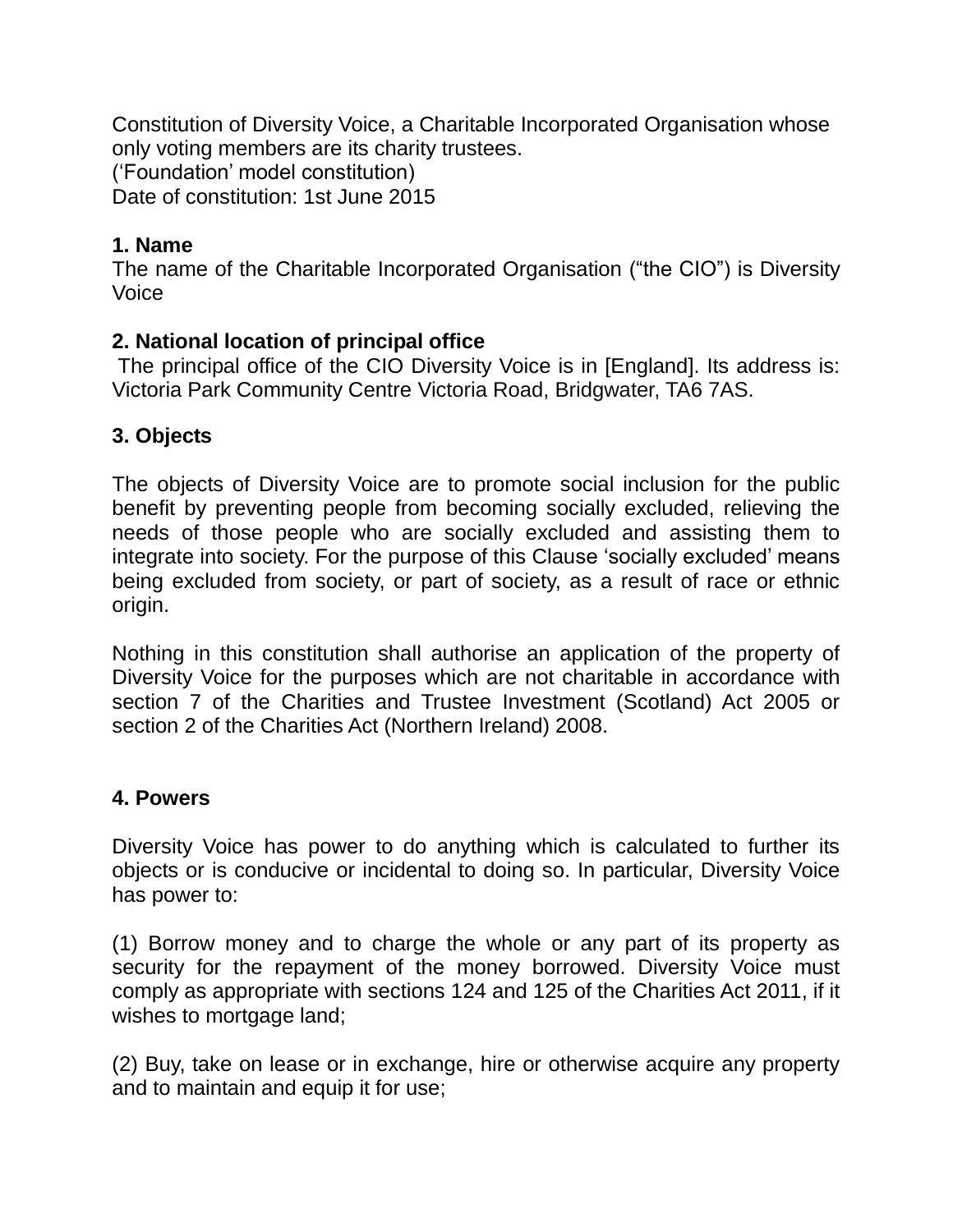(3) Sell, lease or otherwise dispose of all or any part of the property belonging to Diversity Voice. In exercising this power, Diversity Voice must comply as appropriate with sections 117 and 119-123 of the Charities Act 2011.

(4) Employ and remunerate such staff as are necessary for carrying out the work of Diversity Voice. Diversity Voice may employ or remunerate a charity trustee only to the extent that it is permitted to do so by Clause 6 (Benefits and payments to charity trustees and connected persons) and provided it complies with the conditions of that Clause;

(5) Deposit or invest funds, employ a professional fund-manager, and arrange for the investments or other property of Diversity Voice to be held in the name of a nominee, in the same manner and subject to the same conditions as the trustees of a trust are permitted to do by the Trustee Act 2000.

# **5. Application of income and property**

(1) The income and property of Diversity Voice must be applied solely towards the promotion of the objects.

(a) A charity trustee is entitled to be reimbursed from the property of Diversity Voice or may pay out of such property reasonable expenses properly incurred by him or her when acting on behalf of Diversity Voice

(b) A charity trustee may benefit from trustee indemnity insurance cover purchased at Diversity Voice's expense in accordance with, and subject to the conditions in Section 189 of the Charities Act 2011.

(2) None of the income or property of Diversity Voice may be paid or transferred directly or indirectly by way of dividend, bonus or otherwise by way of profit to any member of Diversity Voice.

(3) Nothing in this Clause shall prevent a charity trustee or connected person receiving any benefit or payment which is authorised by Clause 6.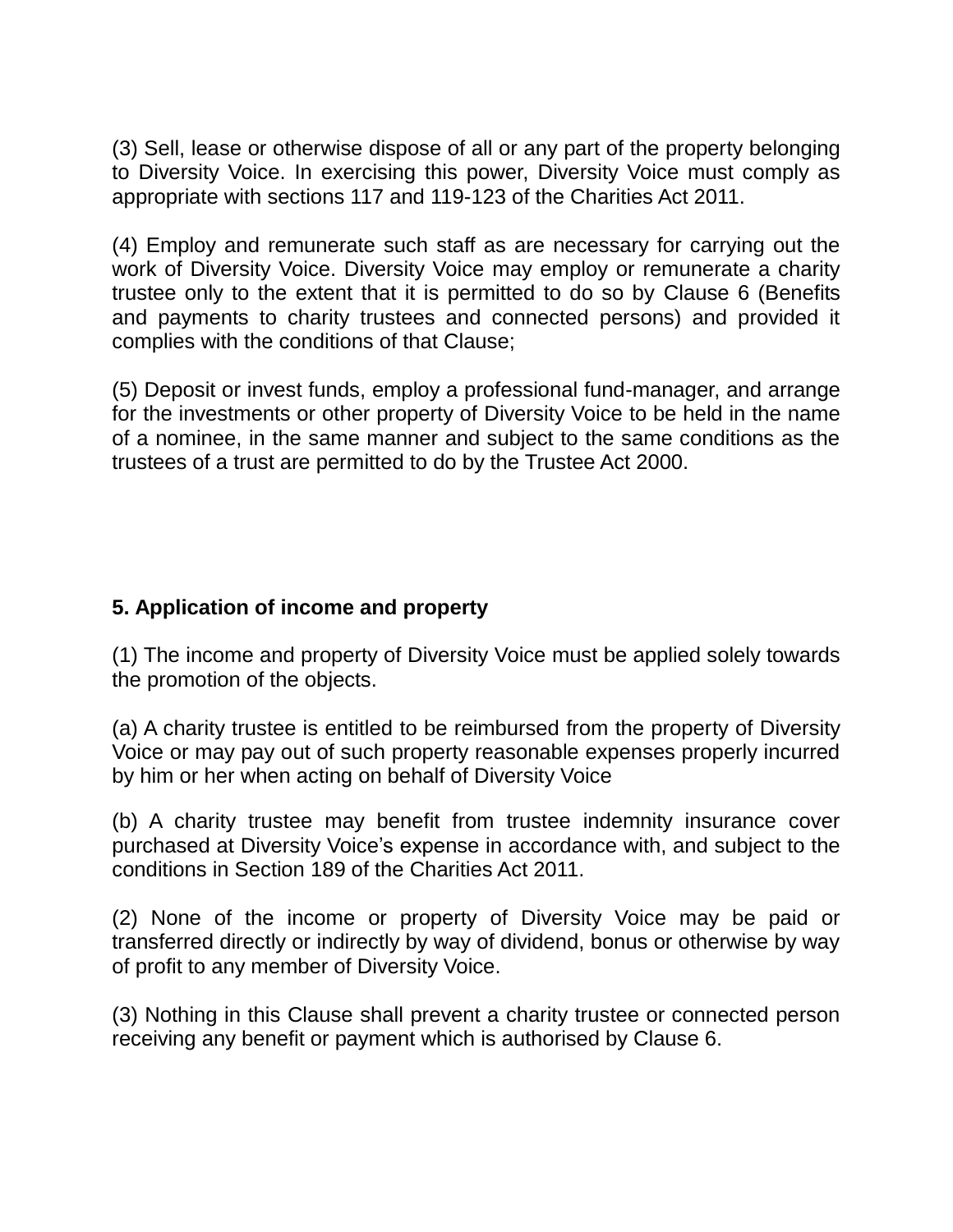### **6. Benefits and payments to charity trustees and connected persons**

# **(1) General provisions**

No charity trustee or connected person may:

(a) buy or receive any goods or services from Diversity Voice on terms preferential to those applicable to members of the public;

(b) sell goods, services, or any interest in land to Diversity Voice;

(c) be employed by, or receive any remuneration from, Diversity Voice;

(d) receive any other financial benefit from Diversity Voice; unless the payment or benefit is permitted by sub-Clause (2) of this Clause or authorised by the court or the prior written consent of the Charity Commission ("the Commission") has been obtained. In this Clause, a "financial benefit" means a benefit, direct or indirect, which is either money or has a monetary value.

### **(2) Scope and powers permitting trustees' or connected persons' benefits**

(a) A charity trustee or connected person may receive a benefit from Diversity Voice as a beneficiary of Diversity Voice provided that a majority of the trustees do not benefit in this way.

(b) A charity trustee or connected person may enter into a contract for the supply of services, or of goods that are supplied in connection with the provision of services, to Diversity Voice where that is permitted in accordance with, and subject to the conditions in, sections 185 to 188 of the Charities Act 2011.

(c) Subject to sub-Clause (3) of this Clause a charity trustee or connected person may provide Diversity Voice with goods that are not supplied in connection with services provided to Diversity Voice by the charity trustee or connected person.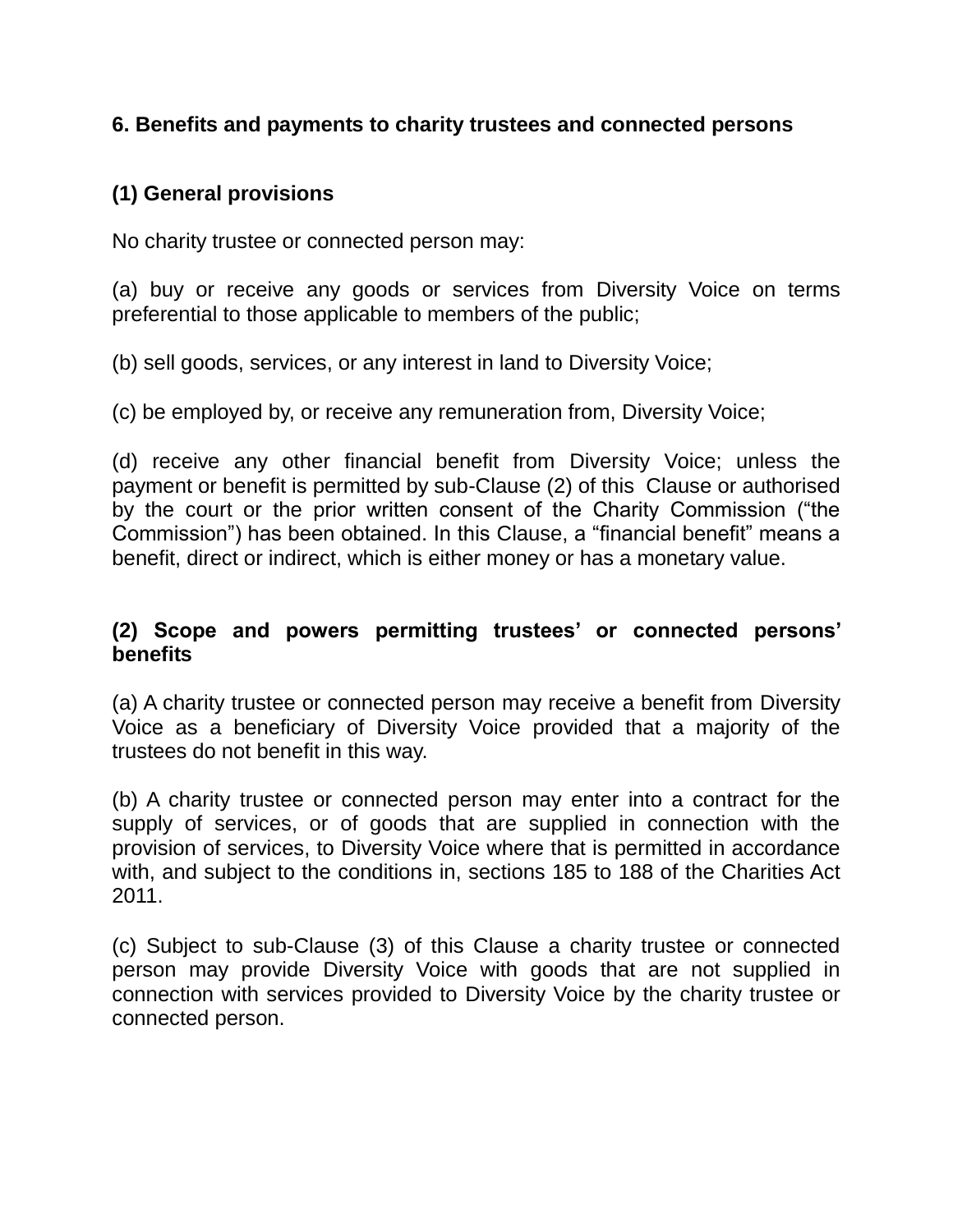(d) A charity trustee or connected person may receive interest on money lent to Diversity Voice at a reasonable and proper rate which must be not more than the Bank of England bank rate (also known as the base rate).

(e) A charity trustee or connected person may receive rent for premises let by the trustee or connected person to Diversity Voice. The amount of the rent and the other terms of the lease must be reasonable and proper. The charity trustee concerned must withdraw from any meeting at which such a proposal or the rent or other terms of the lease are under discussion.

(f) A charity trustee or connected person may take part in the normal trading and fundraising activities of Diversity Voice on the same terms as members of the public.

# **(3) Payment for supply of goods only – controls**

Diversity Voice and its charity trustees may only rely upon the authority provided by sub-Clause (2)(c) of this Clause if each of the following conditions is satisfied:

(a) The amount or maximum amount of the payment for the goods is set out in a written agreement between Diversity Voice and the charity trustee or connected person supplying the goods ("the supplier").

(b) The amount or maximum amount of the payment for the goods does not exceed what is reasonable in the circumstances for the supply of the goods in question

(c) The other charity trustees are satisfied that it is in the best interests of Diversity Voice to contract with the supplier rather than with someone who is not a charity trustee or connected person. In reaching that decision the charity trustees must balance the advantage of contracting with a charity trustee or connected person against the disadvantages of doing so.

(d) The supplier is absent from the part of any meeting at which there is discussion of the proposal to enter into a contract or arrangement with him or her or it with regard to the supply of goods to Diversity Voice.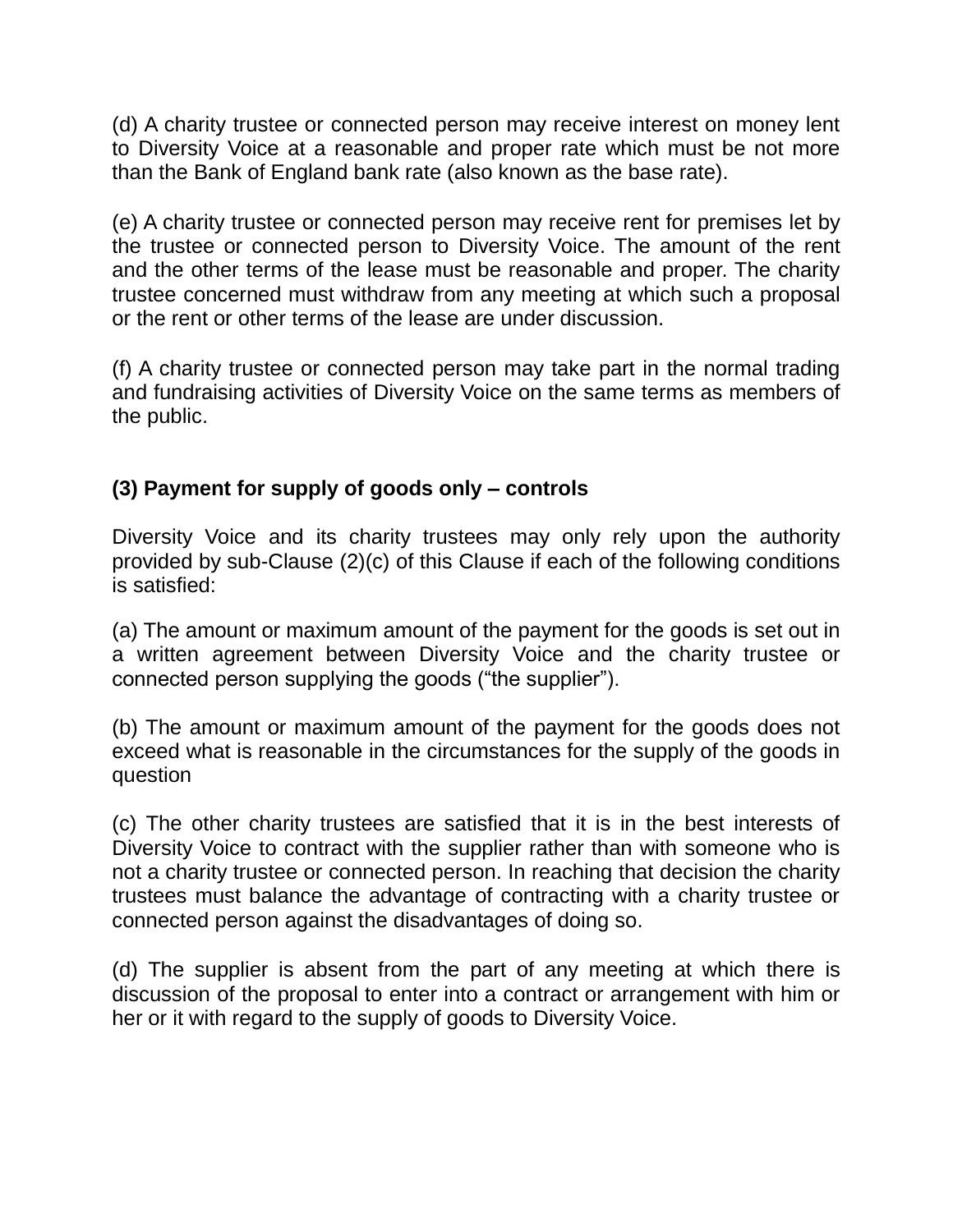(e) The supplier does not vote on any such matter and is not to be counted when calculating whether a quorum of charity trustees is present at the meeting.

(f) The reason for their decision is recorded by the charity trustees in the minute book.

(g) A majority of the charity trustees then in office are notin receipt of remuneration or payments authorised by Clause 6.

(4) In sub-clauses (2) and (3) of this Clause:

(a) "Diversity Voice" includes any company in which Diversity Voice:

(i) holds more than 50% of the shares; or(ii) controls more than 50% of the voting rights attached to the shares; or(iii) has the right to appoint one or more directors to the board of the company;

(b) "connected person" includes any person within the definition set out in Clause 30 (Interpretation)

# **7. Conflicts of interest and conflicts of loyalty**

A charity trustee must:

(1) declare the nature and extent of any interest, direct or indirect, which he or she has in a proposed transaction or arrangement with Diversity Voice or in any transaction or arrangement entered into by Diversity Voice which has not previously been declared; and

(2) absent himself or herself from any discussions of the charity trustees in which it is possible that a conflict of interest will arise between his or her duty to act solely in the interests of Diversity Voice and any personal interest (including but not limited to any financial interest). Any charity trustee absenting himself or herself from any discussions in accordance with this Clause must not vote or be counted as part of the quorum in any decision of the charity trustees on the matter.

# **8. Liability of members to contribute to the assets of Diversity Voice if it is wound up**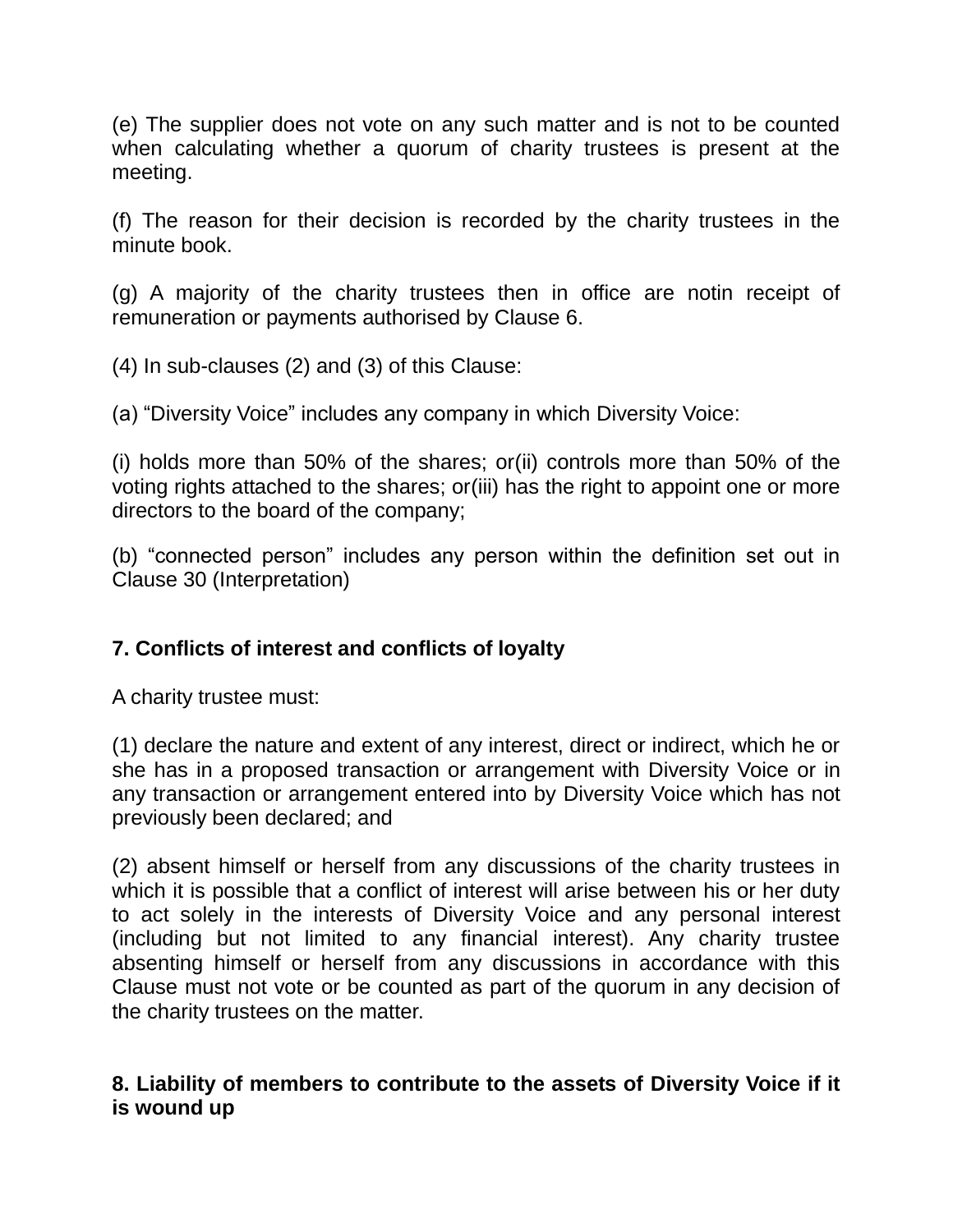If Diversity Voice is wound up, the members of Diversity Voice have no liability to contribute to its assets and no personal responsibility for settling its debts and liabilities.

# **9. Charity trustees**

# **(1) Functions and duties of charity trustees.**

The charity trustees shall manage the affairs of Diversity Voice and may for that purpose exercise all the powers of Diversity Voice. It is the duty of each charity trustee:

(a) to exercise his or her powers and to perform his or her functions in his or her capacity as a trustee of Diversity Voice in the way he or she decides in good faith would be most likely to further the purposes of Diversity Voice; and

(b) to exercise, in the performance of those functions, such care and skill as is reasonable in the circumstances having regard in particular to:

(i) any special knowledge or experience that he or she has or holds himself or herself out as having; and,

(ii) if he or she acts as a charity trustee of Diversity Voice in the course of a business or profession, to any special knowledge or experience that it is reasonable to expect of a person acting in the course of that kind of business or profession.

# **(2) Eligibility for trusteeship**

(a) Every charity trustee must be a natural person.

(b) No individual may be appointed as a charity trustee of Diversity Voice:

(i) if he or she is under the age of 16 years; or(ii) if he or she would automatically cease to hold office under the provisions of Clause 12(1)(e).

(c) No one is entitled to act as a charity trustee whether on appointment or on any re-appointment until he or she has expressly acknowledged, in whatever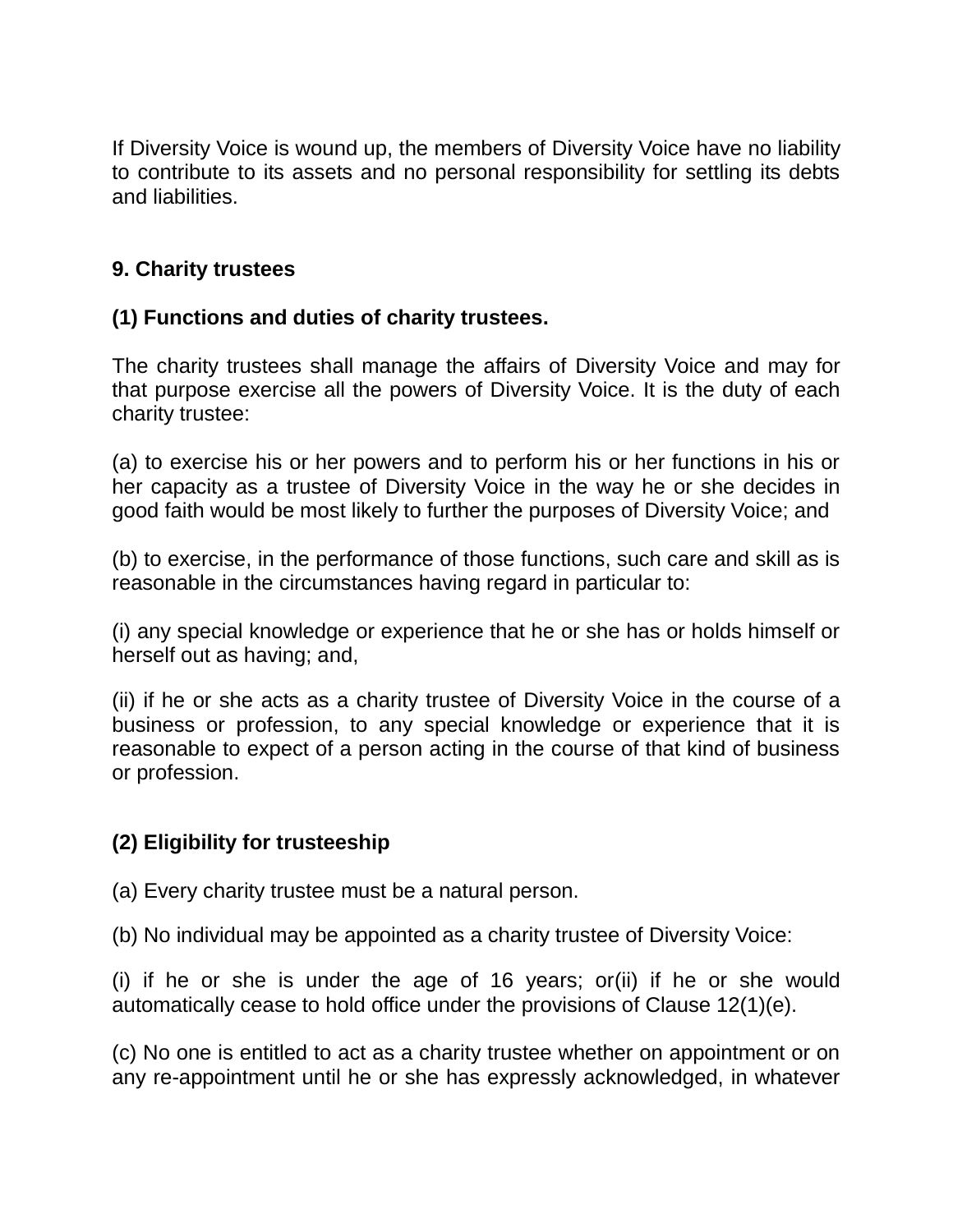way the charity trustees decide, his or her acceptance of the office of charity trustee.

(d) At least one of the trustees of Diversity Voice must be 18 years of age or over. If there is no trustee aged at least 18 years, the remaining trustees may only act to call a meeting of the charity trustees, or appoint a new charity trustee.

### **(3) Number of charity trustees**

There must be at least three charity trustees. If the number falls below this minimum, the remaining trustee or trustees may act only to call a meeting of the charity trustees, or appoint a new charity trustee.

The maximum number of charity trustees is eight. The charity trustees may not appoint any charity trustee if as a result the number of charity trustees would exceed the maximum.

### **(4) First charity trustees**

The first charity trustees are as follows, and are appointed for the following terms –

Ken Westmoreland Adrian Fawden Aneta Plywacz

for 3 years

### **10. Appointment of charity trustees**

(1) Apart from the first charity trustees, every trustee must be appointed for a term of three years by a resolution passed at a properly convened meeting of the charity trustees.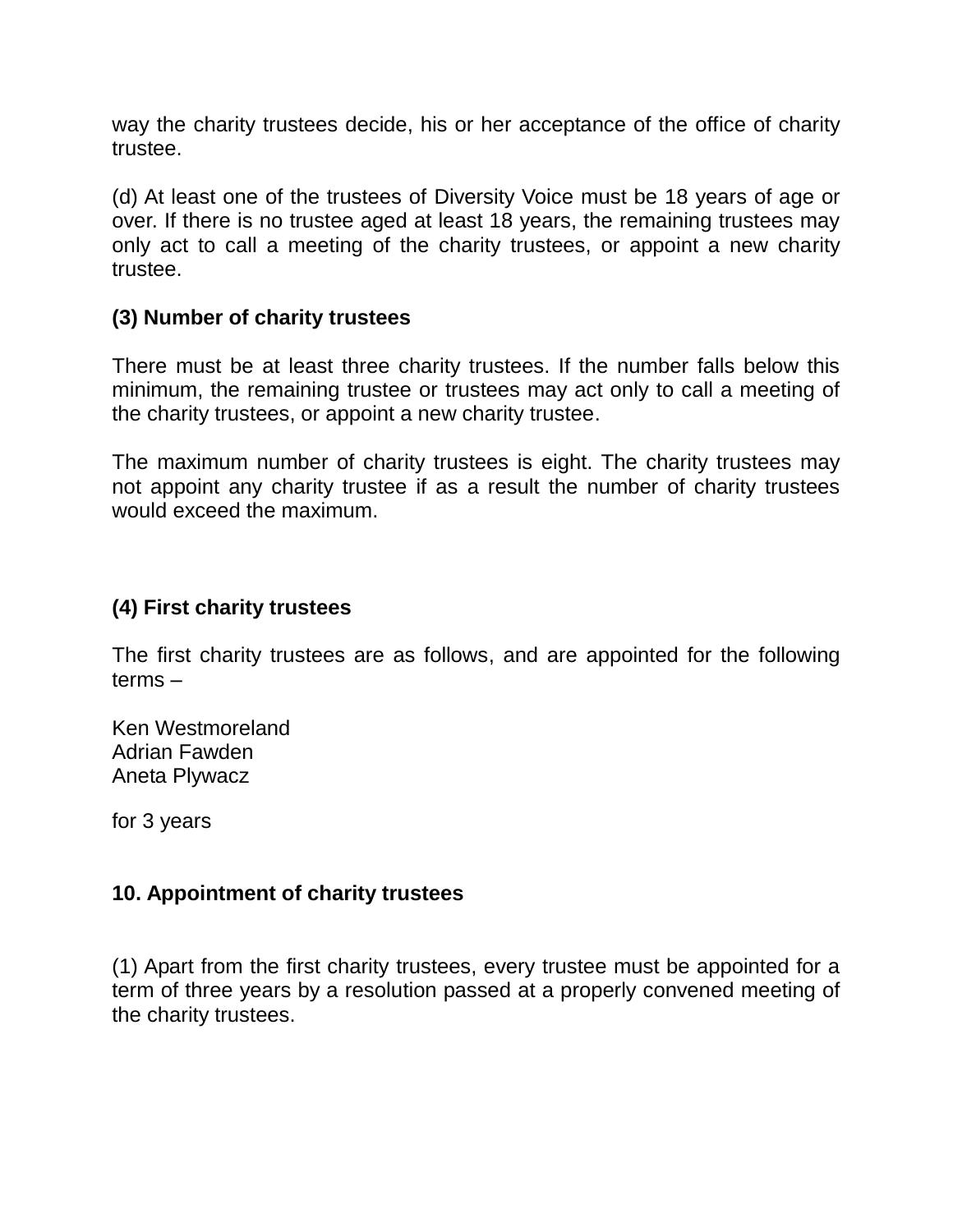(2) In selecting individuals for appointment as charity trustees, the charity trustees must have regard to the skills, knowledge and experience needed for the effective administration of Diversity Voice.

## **11. Information for new charity trustees**

The charity trustees will make available to each new charity trustee, on or before his or her first appointment:

(a) a copy of the current version of this constitution; and(b) a copy of Diversity Voice's latest Trustees' Annual Report and statement of accounts

# **12. Retirement and removal of charity trustees**

(1) A charity trustee ceases to hold office if he or she:

(a) retires by notifying Diversity Voice in writing (but only if enough charity trustees will remain in office when the notice of resignation takes effect to form a quorum for meetings);

(b) is absent without the permission of the charity trustees from all their meetings held within a period of six months and the trustees resolve that his or her office be vacated;

(c) dies;

(d) in the written opinion, given to the company, of a registered medical practitioner treating that person, has become physically or mentally incapable of acting as a director and may remain so for more than three months;

(e) is disqualified from acting as a charity trustee by virtue of sections 178-180 of the Charities Act 2011 (or any statutory re-enactment or modification of that provision).

(2) Any person retiring as a charity trustee is eligible for reappointment.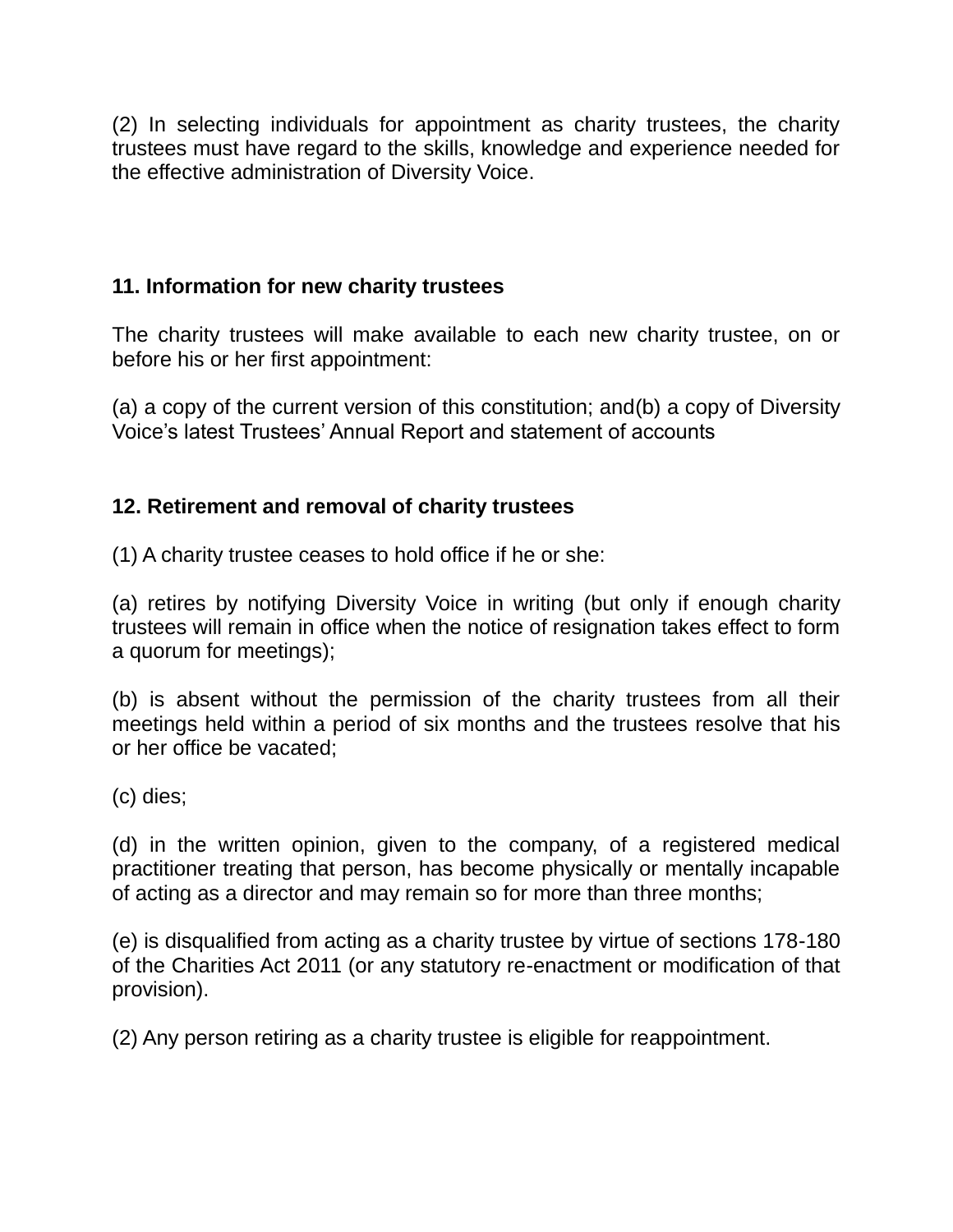(3) A charity trustee who has served for three consecutive terms may not be reappointed for a fourth consecutive term but may be reappointed after an interval of at least one year.

## **13. Taking of decisions by charity trustees**

Any decision may be taken either:

(a) at a meeting of the charity trustees; or

(b) by resolution in writing or electronic form agreed by all of the charity trustees, which may comprise either a single documentor several documents containing the text of the resolution in like form to each of which one or more charity trustees has signified their agreement.

# **14. Delegation by charity trustees**

(1) The charity trustees may delegate any of their powers or functions to a committee or committees, and, if they do, they shall determine the terms and conditions on which the delegation is made. The charity trustees may at any time alter those terms and conditions, or revoke the delegation.

(2) This power is in addition to the power of delegation inthe General Regulations and any other power of delegation available to the charity trustees, but is subject to the following requirements:

(a) a committee may consist of two or more persons, but at least one member of each committee must be acharity trustee;

(b) the acts and proceedings of any committee must be brought to the attention of the charity trustees as a whole as soon as is reasonably practicable; and

(c) the charity trustees shall from time to time review the arrangements which they have made for the delegation of their powers.

### **15. Meetings of charity trustees**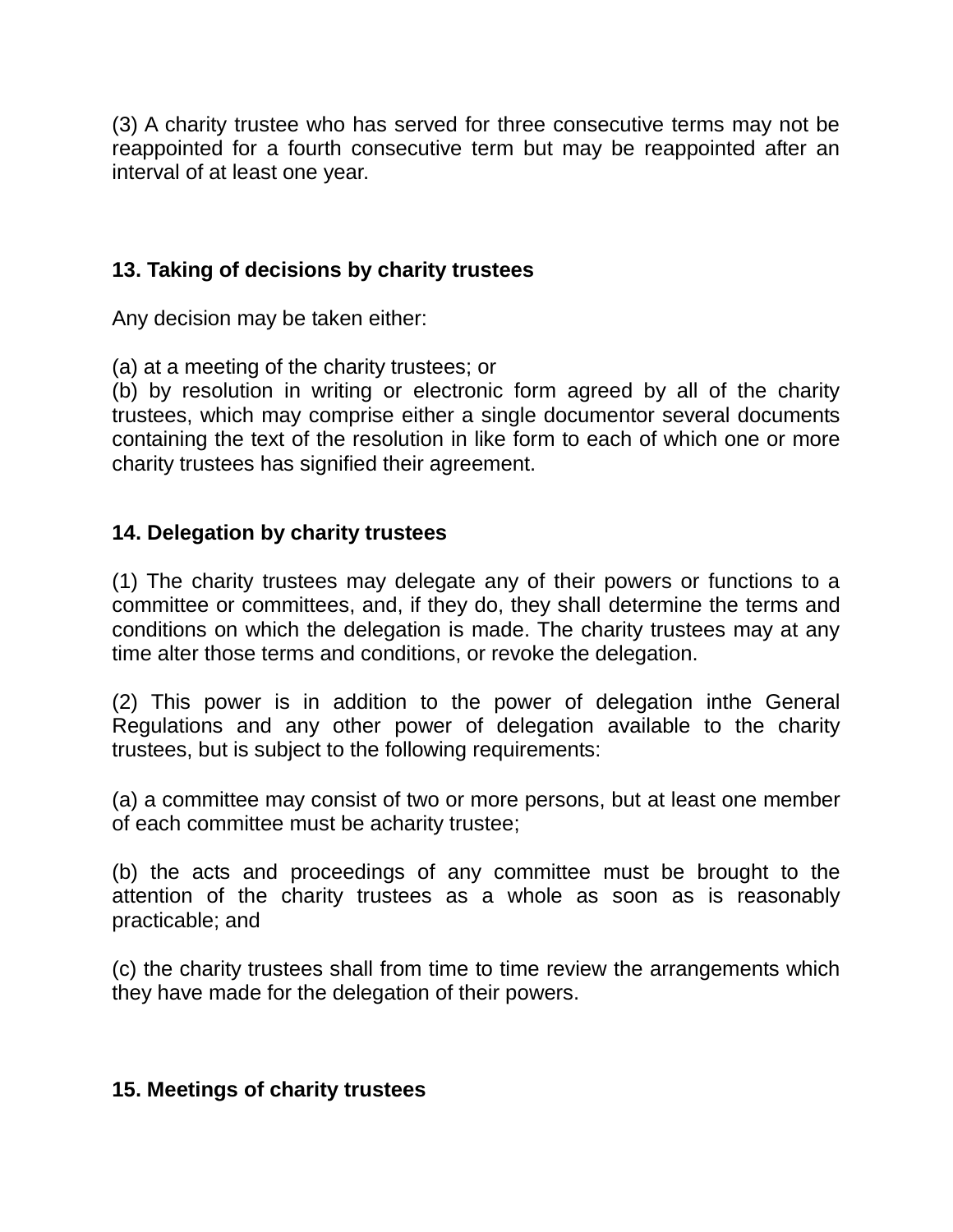# **(1) Calling meetings**

(a) Any charity trustee may call a meeting of the charity trustees.

(b) Subject to that, the charity trustees shall decide how their meetings are to be called, and what notice is required.

# **(2) Chairing of meetings**

The charity trustees may appoint one of their number to chair their meetings and may at any time revoke such appointment. If no-one has been so appointed, or if the person appointed is unwilling to preside or is not present within 10 minutes after the time of the meeting, the charity trustees present may appoint one of their number to chair that meeting.

# **(3) Procedure at meetings**

(a) No decision shall be taken at a meeting unless a quorum is present at the time when the decision is taken. The quorum is two charity trustees, or the number nearest to one third of the total number of charity trustees, whichever is greater, or such larger number as the charity trustees may decide from time to time. A charity trustee shall not be counted in the quorum present when any decision is made about a matter upon which he or she is not entitled to vote.

(b) Questions arising at a meeting shall be decided by a majority of those eligible to vote.

(c) In the case of an equality of votes, the person who chairs the meeting shall have a second or casting vote.

### **(4) Participation in meetings by electronic means**

(a) A meeting may be held by suitable electronic means agreed by the charity trustees in which each participant may communicate with all the other participants.

(b) Any charity trustee participating at a meeting by suitable electronic means agreed by the charity trustees in which a participant or participants may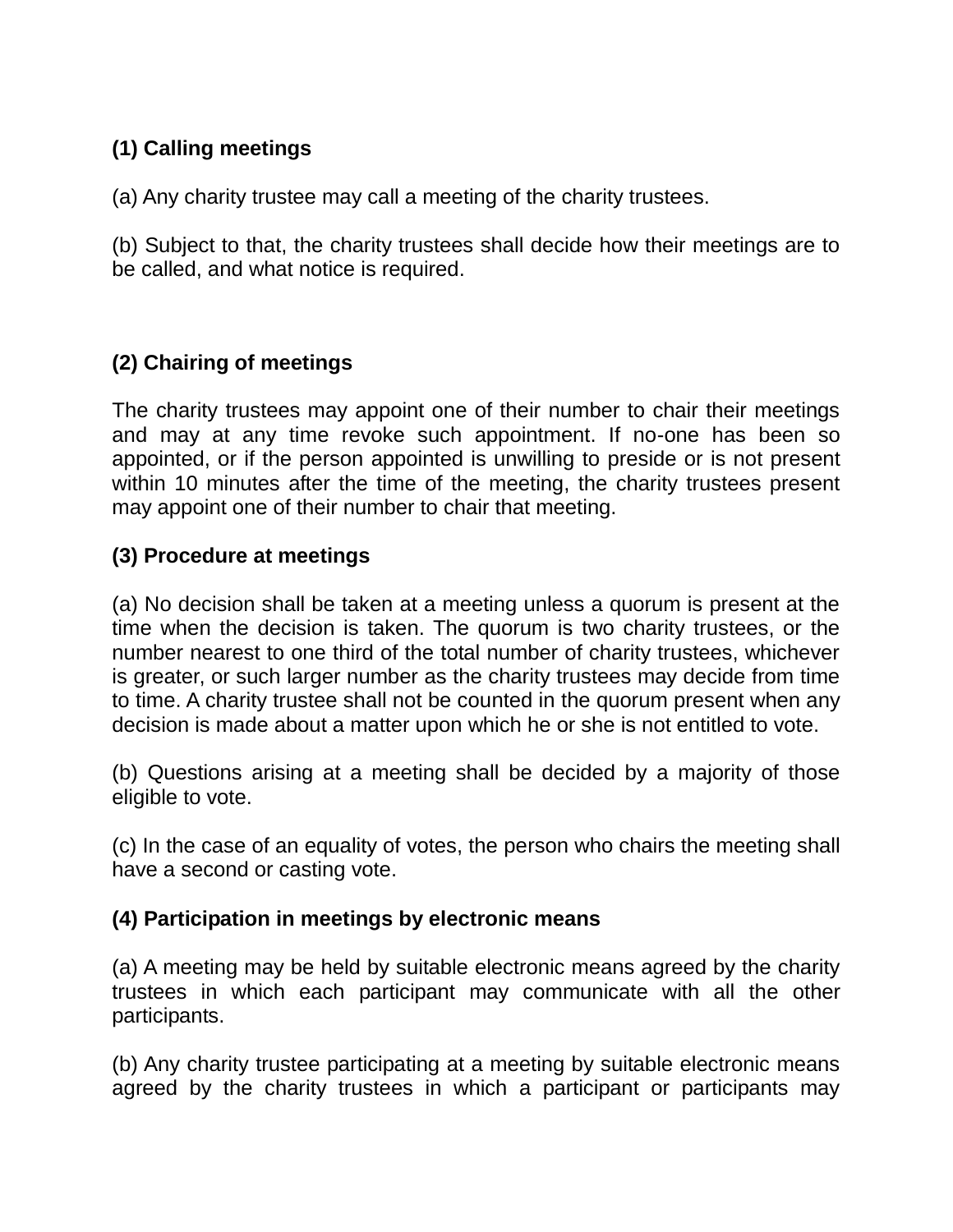communicate with all the other participants shall qualify as being present at the meeting.

(c) Meetings held by electronic means must comply with rules for meetings, including chairing and the taking of minutes.

# **16. Membership of Diversity Voice**

(1) The members of Diversity Voice shall be its charity trustees for the time being. The only persons eligible to be members of Diversity Voice are its charity trustees. Membership of Diversity Voice cannot be transferred to anyone else.

(2) Any member and charity trustee who ceases to be a charity trustee automatically ceases to be a member of Diversity Voice.

## **17. Informal or associate (non-voting) membership**

(1) The charity trustees may create associate or other classes of non-voting membership, and may determine the rights and obligations of any such members (including payment of membership fees), and the conditions for admission to, and termination of membership of any such class of members.

(2) Other references in this constitution to "members" and "membership" do not apply to non-voting members, andnon-voting members do not qualify as members for any purpose under the Charities Acts, General Regulations or Dissolution Regulations.

### **18. Decisions which must be made by the members of Diversity Voice**

(1) Any decision to:

(a) amend the constitution of Diversity Voice;

(b) amalgamate Diversity Voice with, or transfer its undertaking to, one or more other CIOs, in accordance with the Charities Act 2011; or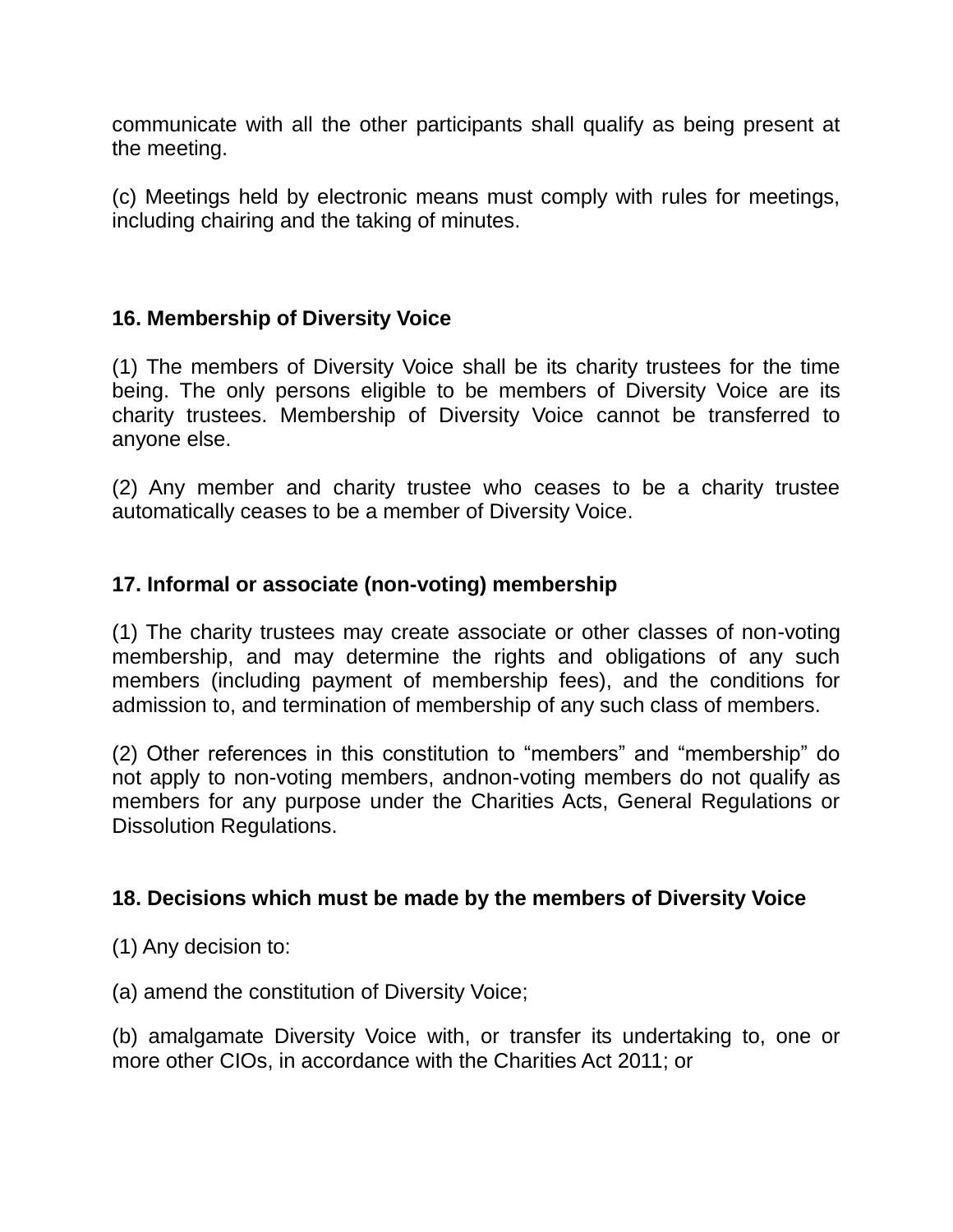(c) wind up or dissolve Diversity Voice (including transferring its business to any other charity) must be made by a resolution of the members of Diversity Voice (rather than a resolution of the charity trustees).

(2) Decisions of the members may be made either:

(a) by resolution at a general meeting; or

(b) by resolution in writing, in accordance with sub-Clause (4) of this Clause.

(3) Any decision specified in sub-Clause (1) of this Clause must be made in accordance with the provisions of Clause 28 (amendment of constitution), Clause 29 (Voluntary winding up or dissolution), or the provisions of the Charities Act 2011, the General Regulations or the Dissolution Regulations as applicable. Those provisions require the resolution to be agreed by a 75% majority of those members voting at a general meeting, or agreed by all members in writing.

(4) Except where a resolution in writing must be agreed by all the members, such a resolution may be agreed by a simple majority of all the members who are entitled to vote on it. Such a resolution shall be effective provided that:

(a) a copy of the proposed resolution has been sent to all the members eligible to vote; and

(b) the required majority of members has signified its agreement to the resolution in a document or documents which are received at the principal office within the period of 28 days beginning with the circulation date. The document signifying a member's agreement must be authenticated by their signature, by a statement of their identity accompanying the document, or in such other manner as Diversity Voice has specified.

The resolution in writing may comprise several copies to which one or more members has signified their agreement. Eligibility to vote on the resolution is limited to members who are members of Diversity Voice on the date when the proposal is first circulated.

### **19. General meetings of members**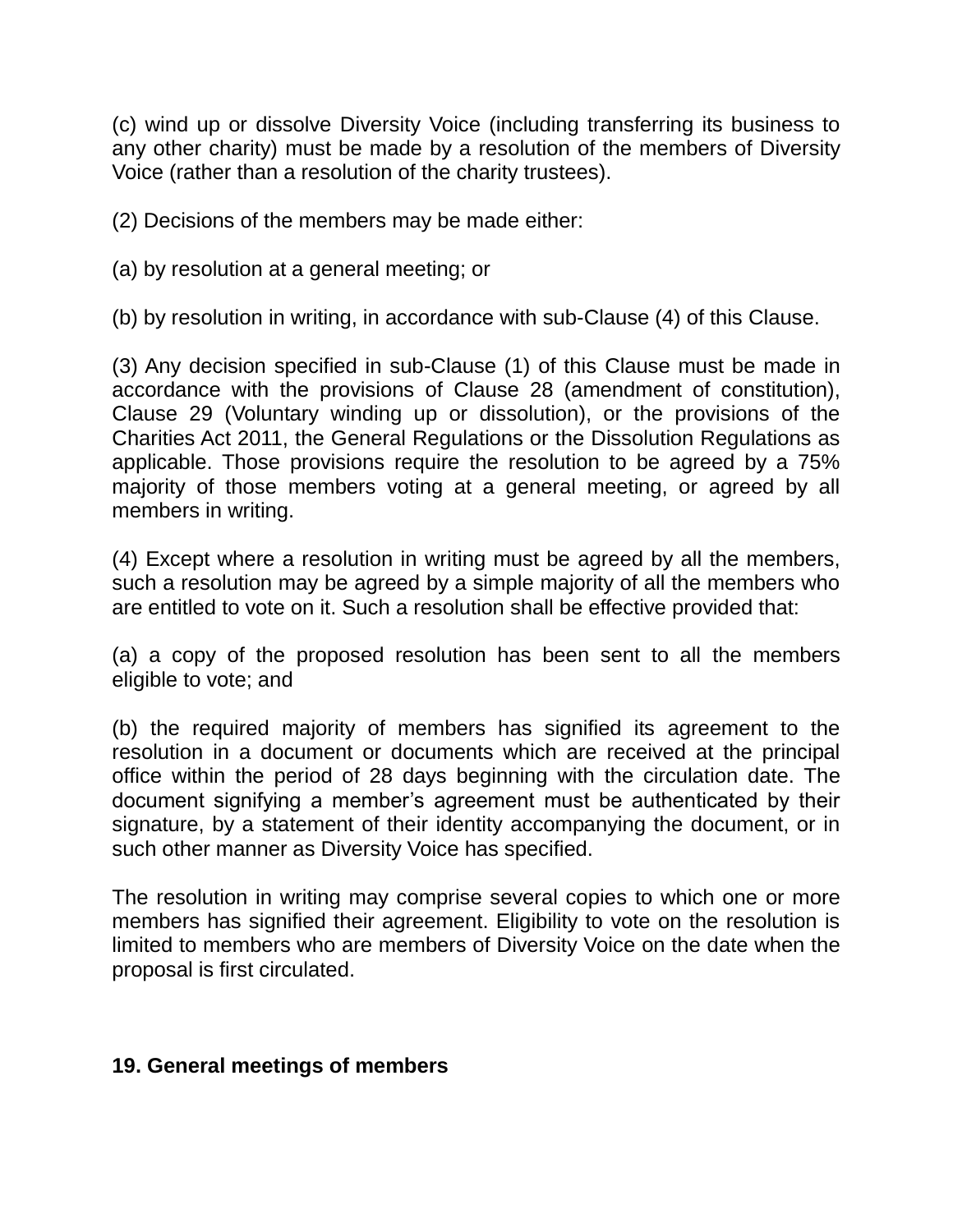# **(1) Calling of general meetings of members**

The charity trustees may designate any of their meetings as a general meeting of the members of Diversity Voice. The purpose of such a meeting is to discharge any business which must by law be discharged by a resolution of the members of Diversity Voice as specified in Clause 18 (Decisions which must be made by the members of Diversity Voice).

# **(2) Notice of general meetings of members**

(a) The minimum period of notice required to hold a general meeting of the members of Diversity Voice is 14 days.

(b) Except where a specified period of notice is strictly required by another Clause in this constitution, by the Charities Act 2011 or by the General (c) Regulations, a general meeting may be called by shorter notice if it is so agreed by a majority of the members of Diversity Voice.

Proof that an envelope containing a notice was properly addressed, prepaid and posted; or that an electronic form of notice was properly addressed and sent, shall be conclusive evidence that the notice was given. Notice shall be deemed to be given 48 hours after it was posted or sent.

# **(3) Procedure at general meetings of members**

The provisions in Clause 15 (2)-(4) governing the chairing of meetings, procedure at meetings and participation in meetings by electronic means apply to any general meeting of the members, with all references to trustees to be taken as references to members.

# **20. Saving provisions**

(1) Subject to sub-Clause (2) of this Clause, all decisions of the charity trustees, or of a committee of charity trustees, shall be valid notwithstanding the participation in any vote of a charity trustee who:

(a) was disqualified from holding office;(b) had previously retired or who had been obliged by the constitution to vacate office;(c) was not entitled to vote on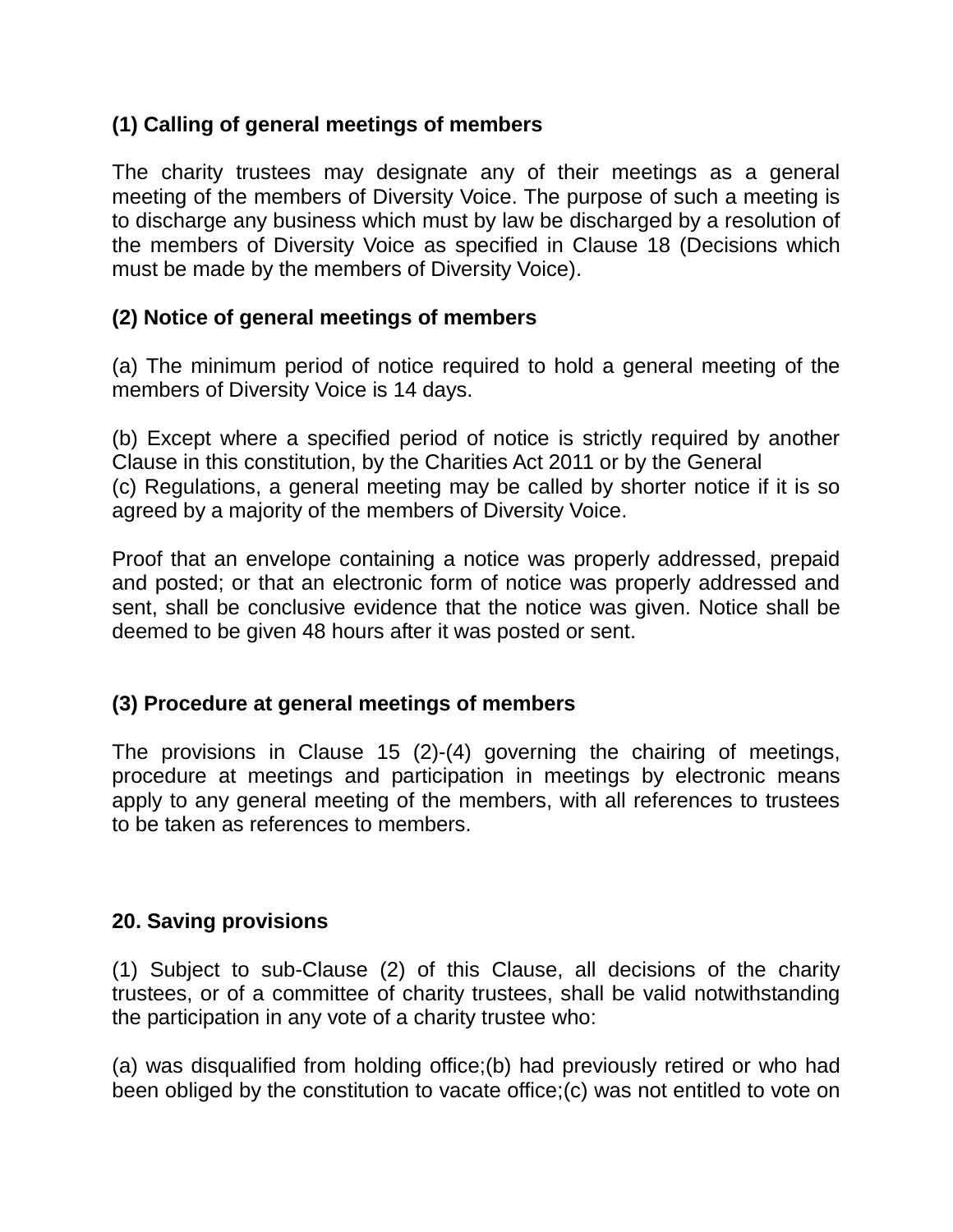the matter, whether by reason of a conflict of interest or otherwise; if, without the vote of that charity trustee and that charity trustee being counted in the quorum, the decision has been made by a majority of the charity trustees at a quorate meeting.

(2) Sub-Clause (1) of this Clause does not permit a charity trustee to keep any benefit that may be conferred upon him or her by a resolution of the charity trustees or of a committee of charity trustees if, but for sub-Clause (1), the resolution would have been void, or if the charity trustee has not complied with Clause 7 (Conflicts of interest).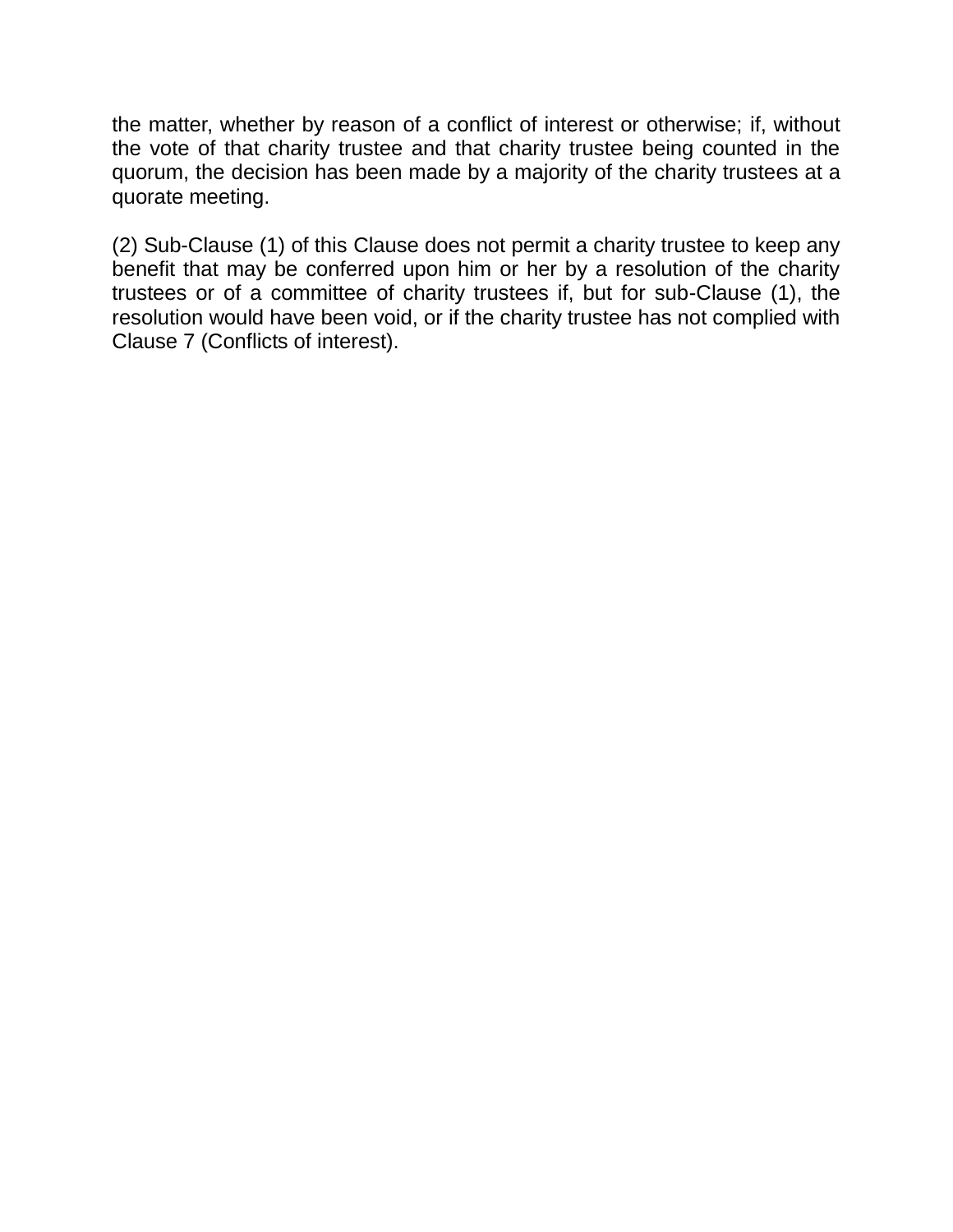### **21. Execution of documents**

Diversity Voice shall execute documents by signature. A document is validly executed by signature if it is signed by at least two of the charity trustees.

## **22. Use of electronic communications**

# **(1) General**

Diversity Voice will comply with the requirements of the Communications Provisions in the General Regulations and in particular:

(a) the requirement to provide within 21 days to any member on request a hard copy of any document or information sent to the member otherwise than in hard copy form;

(b) any requirements to provide information to the Commission in a particular form or manner.

# **23. Keeping of Registers**

Diversity Voice must comply with its obligations under the General Regulations in relation to the keeping of, and provision of access to, a (combined) register of its members and charity trustees.

# **24. Minutes**

The charity trustees must keep minutes of all:

- (1) appointments of officers made by the charity trustees;
- (2) proceedings at general meetings of Diversity Voice;

(3) meetings of the charity trustees and committees of charity trustees including:

• the names of the trustees present at the meeting;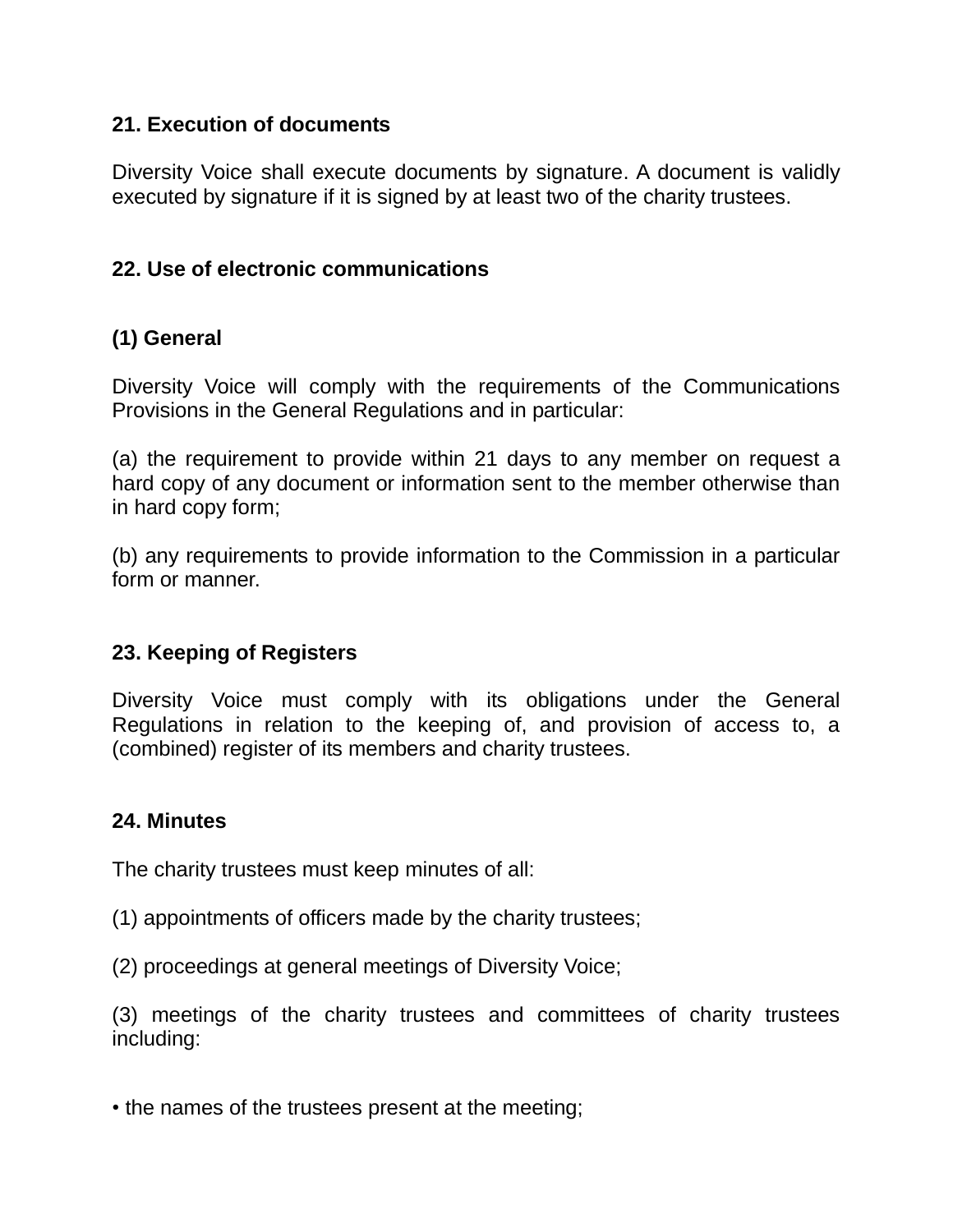- the decisions made at the meetings; and
- where appropriate, the reasons for the decisions;

(4) decisions made by the charity trustees otherwise than in meetings.

## **25. Accounting records, accounts, annual reports and returns, register maintenance**

(1) The charity trustees must comply with the requirements of the Charities Act 2011 with regard to the keeping of accounting records, to the preparation and scrutiny of statements of account, and to the preparation of annual reports and returns. The statements of account, reports and returns must be sent to the Charity Commission, regardless of the income of Diversity Voice, within 10 months of the financial year end.

(2) The charity trustees must comply with their obligation to inform the Commission within 28 days of any change in the particulars of Diversity Voice entered on the Central Register of Charities.

### **26. Rules**

The charity trustees may from time to time make such reasonable and proper rules or byelaws as they may deem necessary or expedient for the proper conduct and management of Diversity Voice, but such rules or bye laws must not be inconsistent with any provision of this constitution. Copies of any such rules or bye laws currently in force must be made available to any member of Diversity Voice on request.

### **27. Disputes**

If a dispute arises between members of Diversity Voice about the validity or propriety of anything done by the members under this constitution, and the dispute cannot be resolved by agreement, the parties to the dispute must first try in good faith to settle the dispute by mediation before resorting to litigation.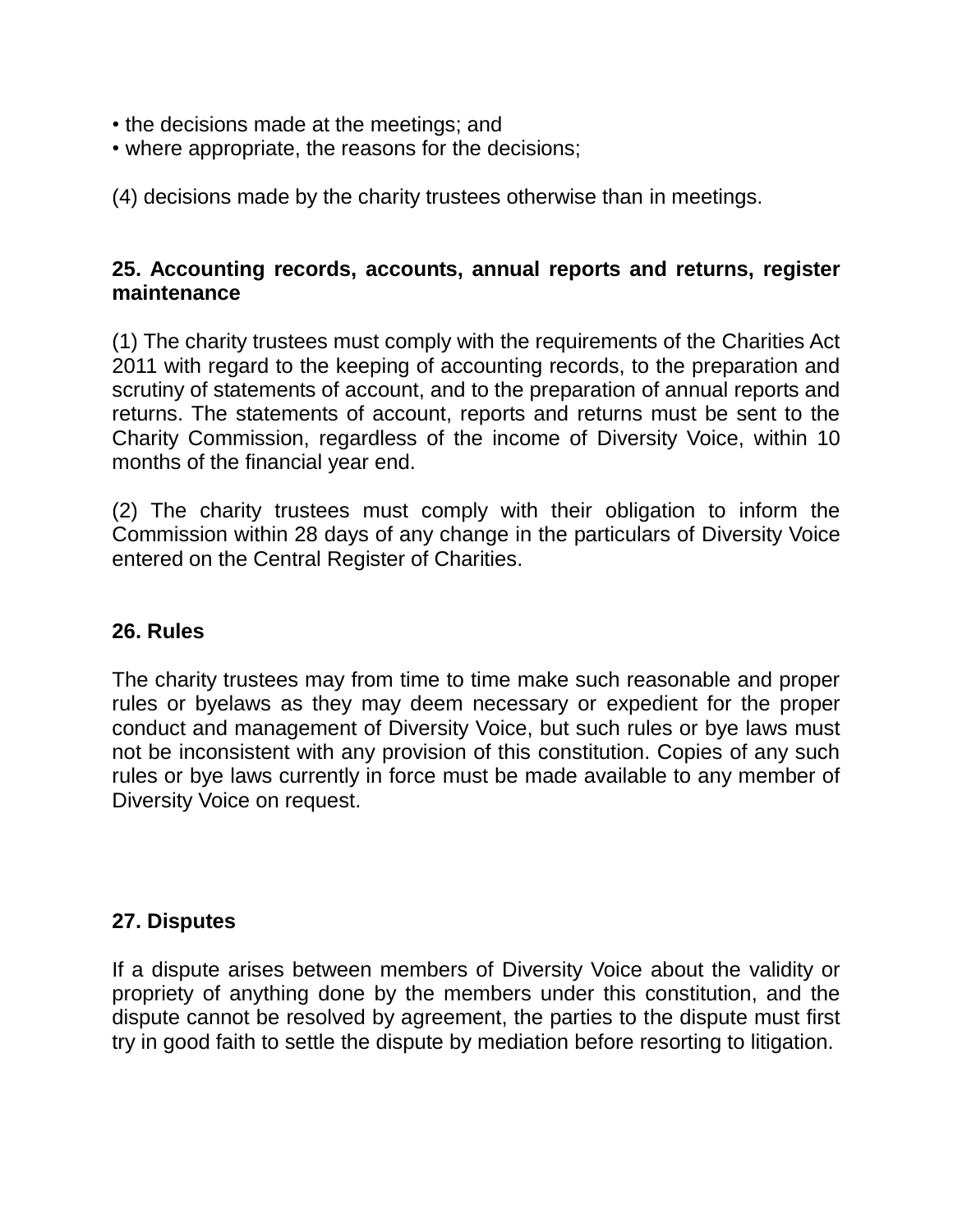# **28. Amendment of constitution**

As provided by sections 224-227 of the Charities Act 2011:

(1) This constitution can only be amended by:

(a) resolution agreed in writing by all members of Diversity Voice; or

(b) by a resolution passed by a 75% majority of those voting at a general meeting of the members of Diversity Voice called in accordance with Clause 19 (General meetings of members).

(2) Any alteration of Clause 3 (Objects), Clause 29 (Voluntary winding up or dissolution), this Clause, or of any provision where the alteration would provide authorisation for any benefit to be obtained by charity trustees or members of Diversity Voice or persons connected with them, requires the prior written consent of the Charity Commission.

(3) No amendment that is inconsistent with the provisions of the Charities Act 2011 or the General Regulations shall be valid.

(4) A copy of every resolution amending the constitution, together with a copy of Diversity Voice's constitution as amended must be sent to the Commission by the end of the period of 15 days beginning with the date of passing of the resolution, and the amendment does not take effect until it has been recorded in the Register of Charities.

# **29. Voluntary winding up or dissolution**

(1) As provided by the Dissolution Regulations, Diversity Voice may be dissolved by resolution of its members. Any decision by the members to wind up or dissolve Diversity Voice can only be made:

(a) at a general meeting of the members of Diversity Voice called in accordance with Clause 19 (General meetings of members), of which not less than 14 days' notice has been given to those eligible to attend and vote: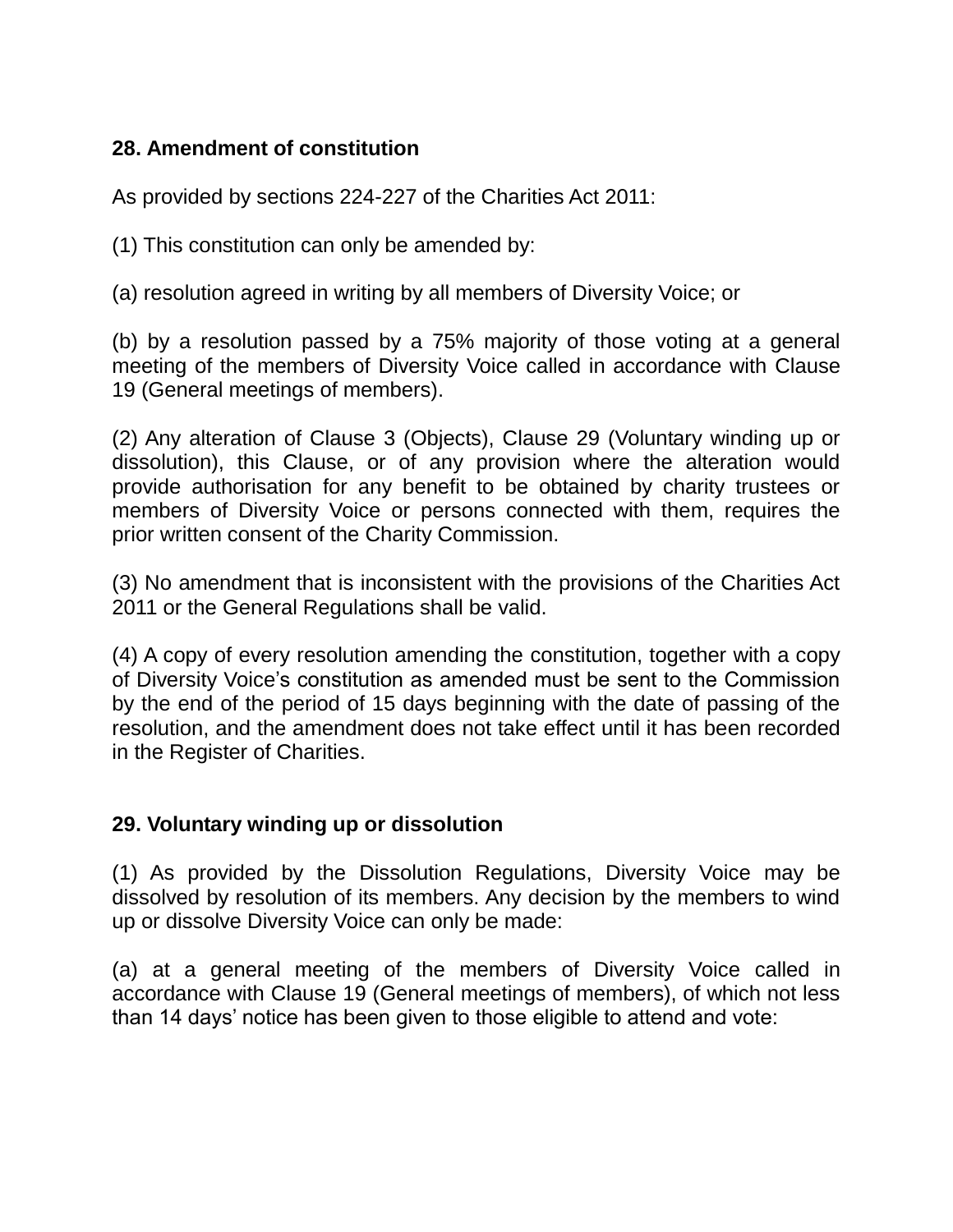(i) by a resolution passed by a 75% majority of those voting, or(ii) by a resolution passed by decision taken without a vote and without any expression of dissent in response to the question put to the general meeting; or

(b) by a resolution agreed in writing by all members of Diversity Voice.

(2) Subject to the payment of all Diversity Voice's debts:

(a) Any resolution for the winding up of Diversity Voice, or for the dissolution of Diversity Voice without winding up, may contain a provision directing how any remaining assets of Diversity Voice shall be applied.

(b) If the resolution does not contain such a provision, the charity trustees must decide how any remaining assets of Diversity Voice shall be applied.

(c) In either case the remaining assets must be applied for charitable purposes the same as or similar to those of Diversity Voice.

(3) Diversity Voice must observe the requirements of the Dissolution Regulations in applying to the Commission for Diversity Voice to be removed from the Register of Charities, and in particular:

(a) the charity trustees must send with their application to the Commission:

(i) a copy of the resolution passed by the members of Diversity Voice;

(ii) a declaration by the charity trustees that any debts and other liabilities of Diversity Voice have been settled or otherwise provided for in full; and

(iii) a statement by the charity trustees setting out the way in which any property of Diversity Voice has been or is to be applied prior to its dissolution in accordance with this constitution;

(b) the charity trustees must ensure that a copy of the application is sent within seven days to every member and employee of Diversity Voice, and to any charity trustee of Diversity Voice who was not privy to the application.

(4) If Diversity Voice is to be wound up or dissolved in any other circumstances, the provisions of the Dissolution Regulations must be followed.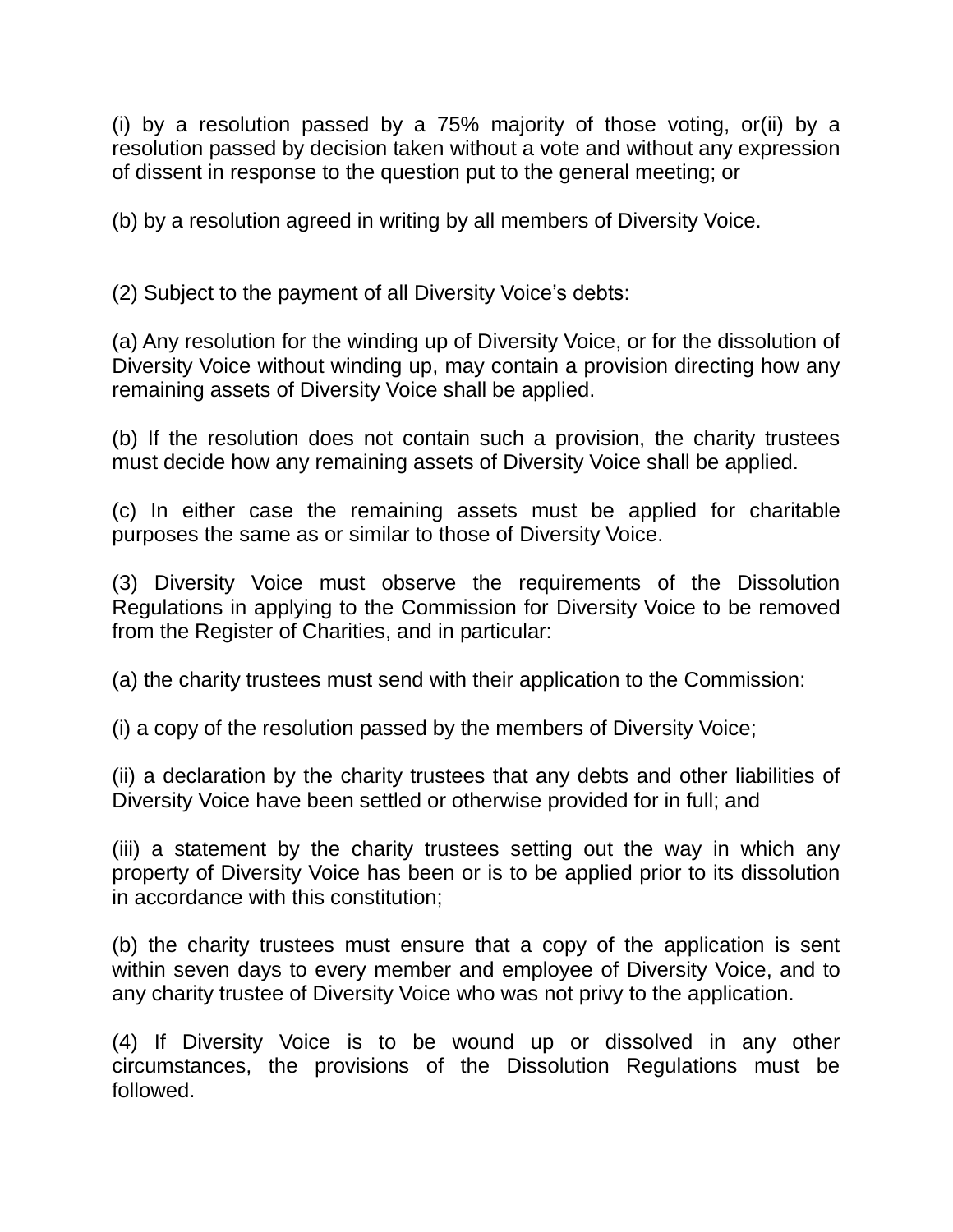# **30. Interpretation**

In this constitution: "connected person" means:

(a) a child, parent, grandchild, grandparent, brother or sister of the charity trustee;

(b) the spouse or civil partner of the charity trustee or of any person falling within sub-Clause (a) above;

(c) a person carrying on business in partnership with the charity trustee or with any person falling within sub-Clause (a) or (b) above;

(d) an institution which is controlled –by the charity trustee or any connected person falling within sub-Clause (a), (b), or (c) above; or by two or more persons falling within sub-Clause (d)(i), when taken together

(e) a body corporate in which –(i) the charity trustee or any connected person falling within sub-clauses (a) to (c) has a substantial interest; or(ii) two or more persons falling within sub-Clause (e)(i) who, when taken together, have a substantial interest. Section 118 of the Charities Act 2011 apply for the purposes of interpreting the terms used in this constitution.

**"General Regulations"** means the Charitable Incorporated Organisations (General) Regulations 2012.

**"Dissolution Regulations"** means the Charitable Incorporated Organisations (Insolvency and Dissolution) Regulations 2012.

The **"Communications Provisions"** means the Communications Provisions in Part 10, Chapter 4 of the General Regulations.

**"charity trustee"** means a charity trustee of Diversity Voice.

A **"poll"** means a counted vote or ballot, usually (but not necessarily) in writing.

### **Appendix**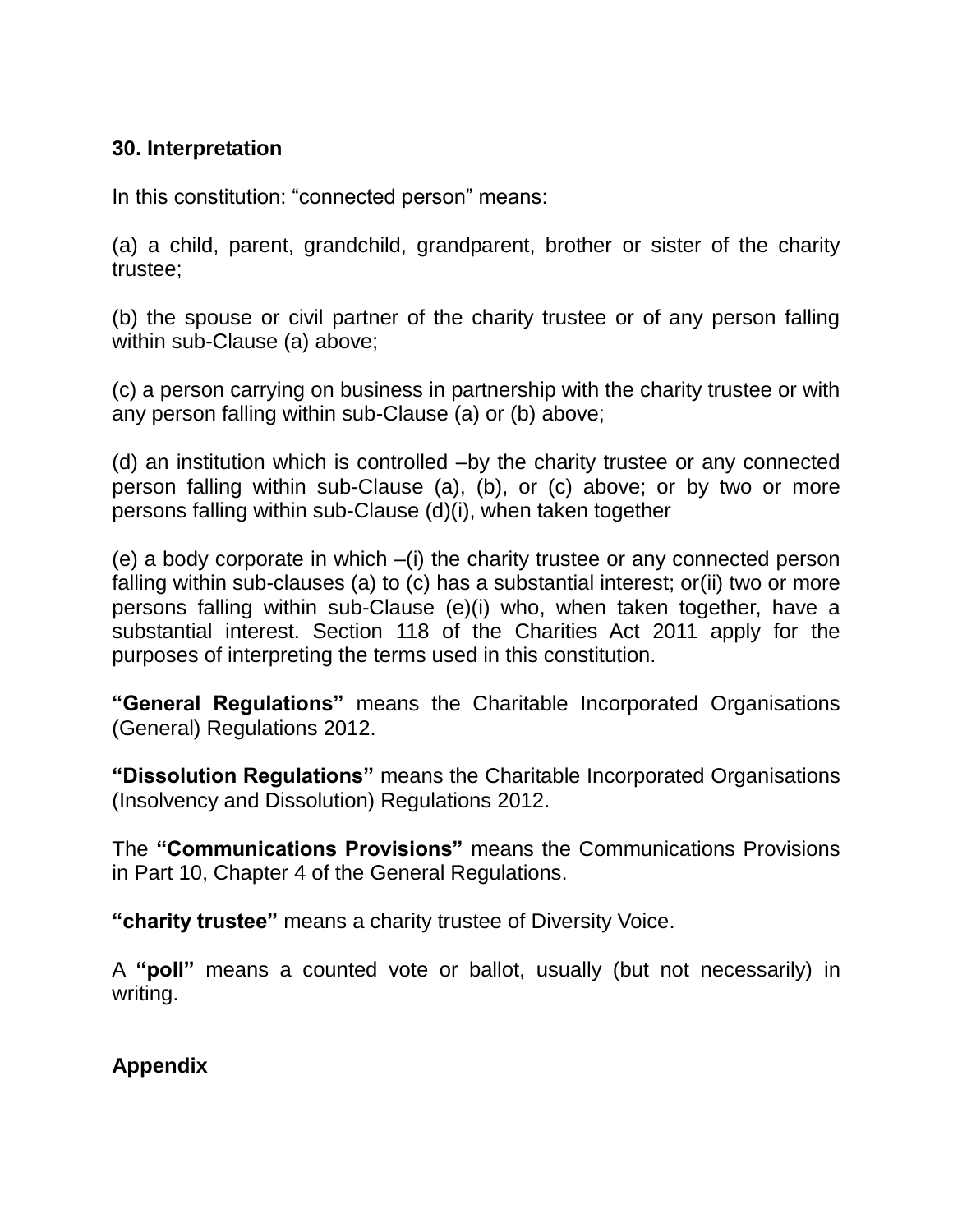### **General meetings of members**

# **(1) Proxy voting**

Any member of Diversity Voice may appoint another person as a proxy to exercise all or any of that member's rights to attend, speak and vote at a general meeting of Diversity Voice. Proxies must be appointed by a notice in writing (a "proxy notice") which:

states the name and address of the member appointing the proxy;identifies the person appointed to be that member's proxy and the general meeting in relation to which that person is appointed;is signed by or on behalf of the member appointing the proxy, or is authenticated in such manner as Diversity Voice may determine; andis delivered to Diversity Voice in accordance with the constitution and any instructions contained in the notice of the general meeting to which they relate.

Diversity Voice may require proxy notices to be delivered in a particular form, and may specify different forms for different purposes.

Proxy notices may (but do not have to) specify how the proxy appointed under them is to vote (or that the proxy is to abstain from voting) on one or more resolutions.

Unless a proxy notice indicates otherwise, it must be treated as:

allowing the person appointed under it as a proxy discretion as to how to vote on any ancillary or procedural resolutions put to the meeting; andappointing that person as a proxy in relation to any adjournment of the general meeting to which it relates as well as the meeting itself.

A member who is entitled to attend, speak or vote (either on a show of hands or on a poll) at a general meeting remains so entitled in respect of that meeting or any adjournment of it, even though a valid proxy notice has been delivered to Diversity Voice by or on behalf of that member.

An appointment under a proxy notice may be revoked by delivering to Diversity Voice a notice in writing given by or on behalf of the member by whom or on whose behalf the proxy notice was given.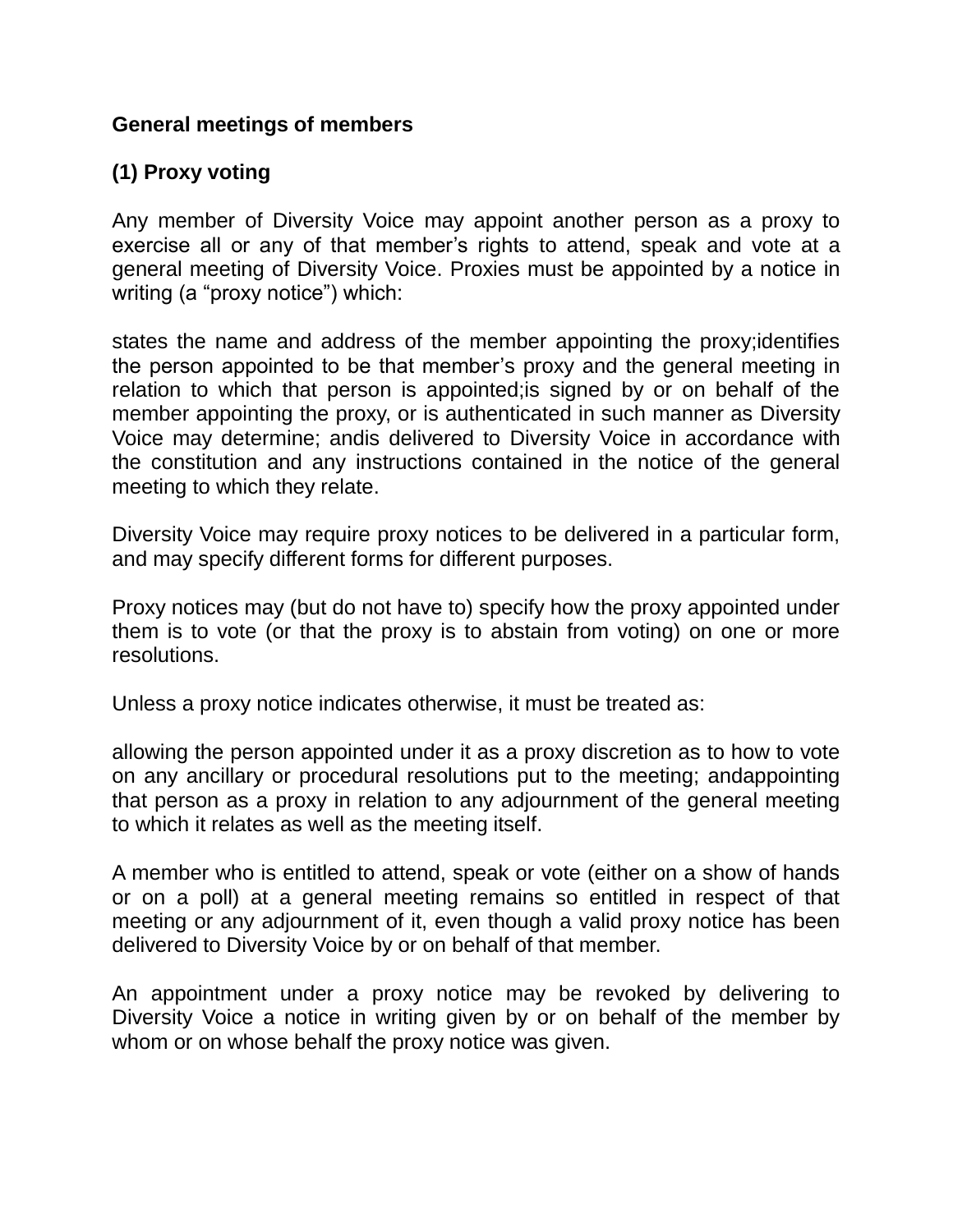A notice revoking a proxy appointment only takes effect if it is delivered before the start of the meeting or adjourned meeting to which it relates.

If a proxy notice is not signed or authenticated by the member appointing the proxy, it must be accompanied by written evidence that the person who signed or authenticated it on that member's behalf had authority to do so.

# **(2) Postal Voting**

(a) Diversity Voice may, if the charity trustees so decide, allow the members to vote by post or electronic mail ("email") to elect charity trustees or to make a decision on any matter that is being decided at a general meeting ofthe members.

(b) The charity trustees must appoint at least two persons independent of Diversity Voice to serve as scrutineers to supervise the conduct of the postal/email ballot and the counting of votes.

(c) If postal and/or email voting is to be allowed on a matter, Diversity Voice must send to members of Diversity Voice not less than 21 days before the deadline for receipt of votes cast in this way:

(i) a notice by email, if the member has agreed to receive notices in this way under Clause 21 (Use of electronic communication including an explanation of the purpose of the vote and the voting procedure to be followed by the member, and a voting form capable of being returned by email or post to the CIO, containing details of the resolution being put to a vote, or of the candidates for election, as applicable;

(ii) a notice by post to all other members, including a written explanation of the purpose of the postal vote and the voting procedure to be followed by the member; and a postal voting form containing details of the resolution being put to a vote, or of the candidates for election, as applicable.

(d) The voting procedure must require all forms returned by post to be in an envelope with the member's name and signature, and nothing else, on the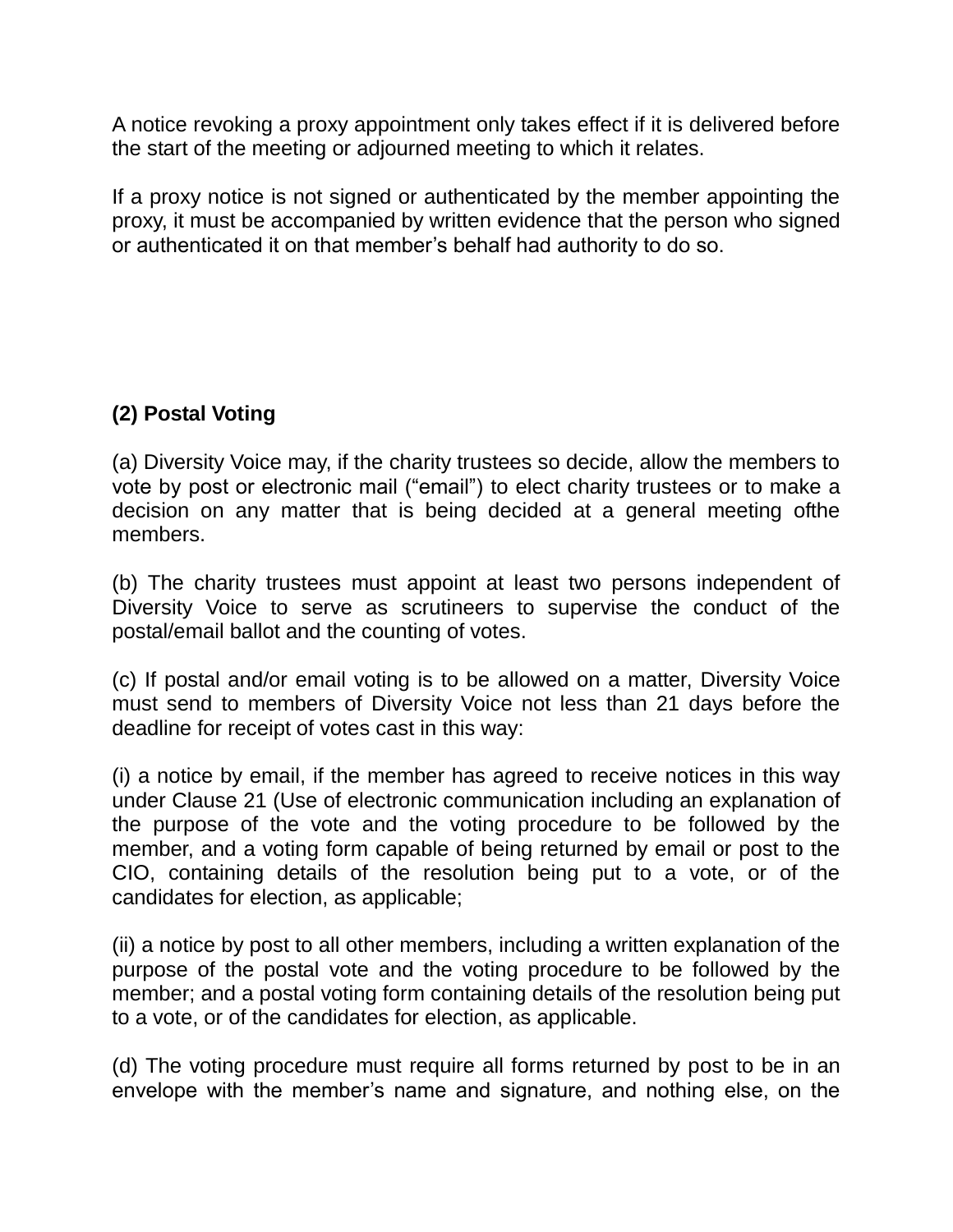outside, inside another envelope addressed to 'The Scrutineers for Diversity Voice', at Diversity Voice's principal office or such other postal address as is specified in the voting procedure.

(e) The voting procedure for votes cast by email must require the member's name to be at the top of the email, and the email must be authenticated in the manner specified in the voting procedure.

(f) Email votes must be returned to an email address used only for this purpose and must be accessed only by a scrutineer.

(g) The voting procedure must specify the closing date and time for receipt of votes, and must state that any votes received after the closing date or not complying with the voting procedure will be invalid and not be counted.

(h) The scrutineers must make a list of names of members casting valid votes, and a separate list of members casting votes which were invalid. These lists must be provided to a charity trustee or other person overseeing admission to, and voting at, the general meeting. A member who has cast a valid postal or email vote must not vote at the meeting, and must not be counted in the quorum for any part of the meeting on which he, she or it has already cast a valid vote. A member who has cast an invalid vote by post or email is allowed to vote at the meeting and counts towards the quorum.

(i) For postal votes, the scrutineers must retain the internal envelopes (with the member's name and signature). For email votes, the scrutineers must cut off and retain any part of the email that includes the member's name. In each case, a scrutineer must record on this evidence of the member's name that the vote has been counted, or if the vote has been declared invalid, the reason for such declaration.

(j) Votes cast by post or email must be counted by all the scrutineers before the meeting at which the vote is to be taken. The scrutineers must provide to the person chairing the meeting written confirmation of the number of valid votes received by post and email and the number of votes received which were invalid

(k) The scrutineers must not disclose the result of the postal/email ballot until after votes taken by hand or by poll at the meeting, or by poll after the meeting, have been counted. Only at this point shall the scrutineers declare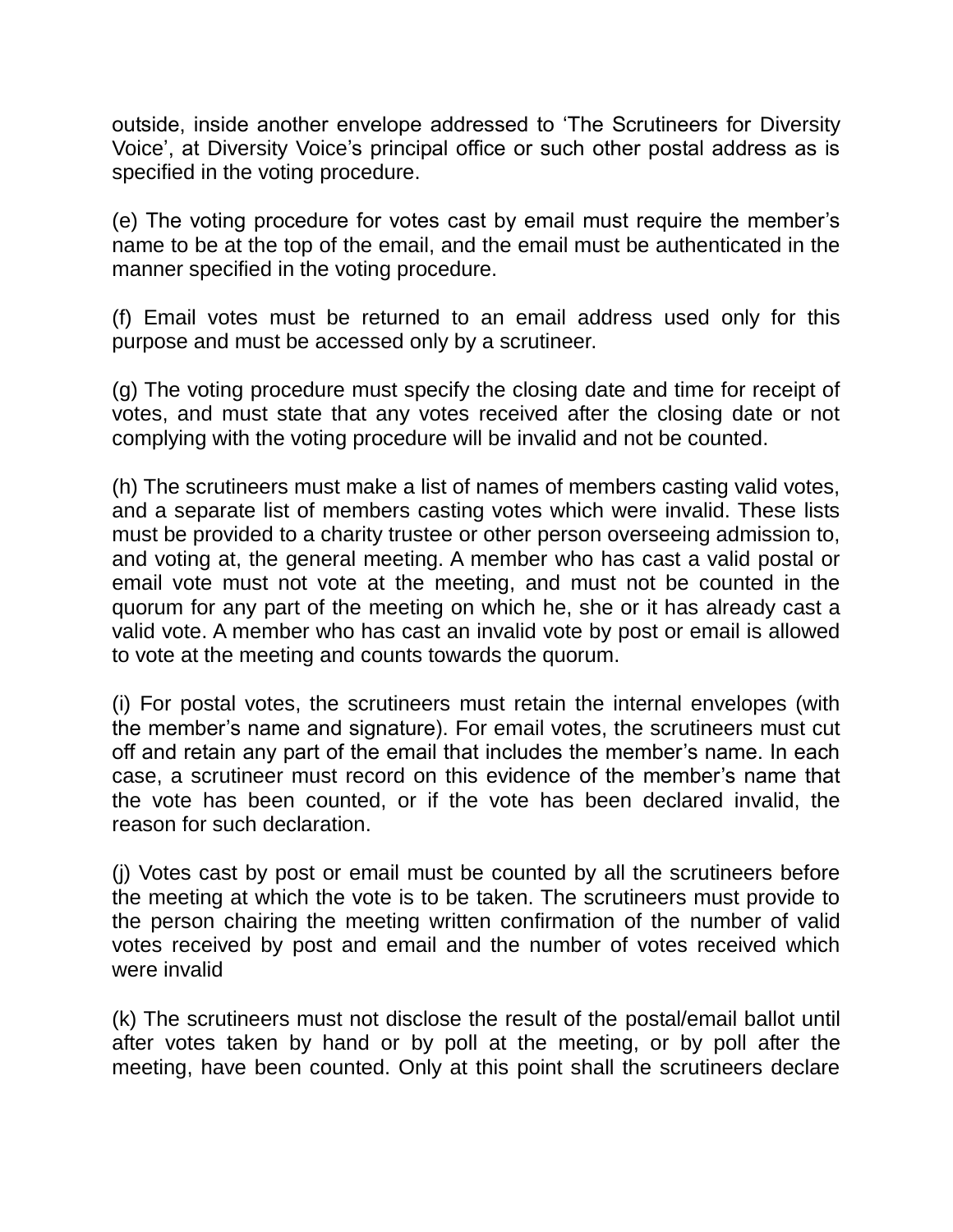the result of the valid votes received, and these votes shall be included in the declaration of the result of the vote.

(l) Following the final declaration of the result of the vote, the scrutineers must provide to a charity trustee or other authorised person bundles containing the evidence of members submitting valid postal votes; evidence of members submitting valid email votes; evidence of invalid votes; the valid votes; and the invalid votes.

(m) Any dispute about the conduct of a postal or email ballot must be referred initially to a panel set up by the charity trustees, to consist of two trustees and two persons independent of Diversity Voice. If the dispute cannot be satisfactorily resolved by the panel, it must be referred to the Electoral Reform Services.

#### **Use of electronic communications**

(1) To Diversity Voice

Any member or charity trustee of Diversity Voice may communicate electronically with Diversity Voice to an address specified by Diversity Voice for the purpose, so long as the communication is authenticated in a manner which is satisfactory to Diversity Voice.

(2) By Diversity Voice

(a) Any member or charity trustee of Diversity Voice, by providing Diversity Voice with his or her email address or similar, is taken to have agreed to receive communications from Diversity Voice in electronic form at that address, unless the member has indicated to Diversity Voice his or her unwillingness to receive such communications in that form.

(b) The charity trustees may, subject to compliance withany legal requirements, by means of publication on its website:

(i) provide the members with the notice referred to in Clause 19(2) (Notice of general meetings);

(ii) give charity trustees notice of their meetings in accordance with Clause